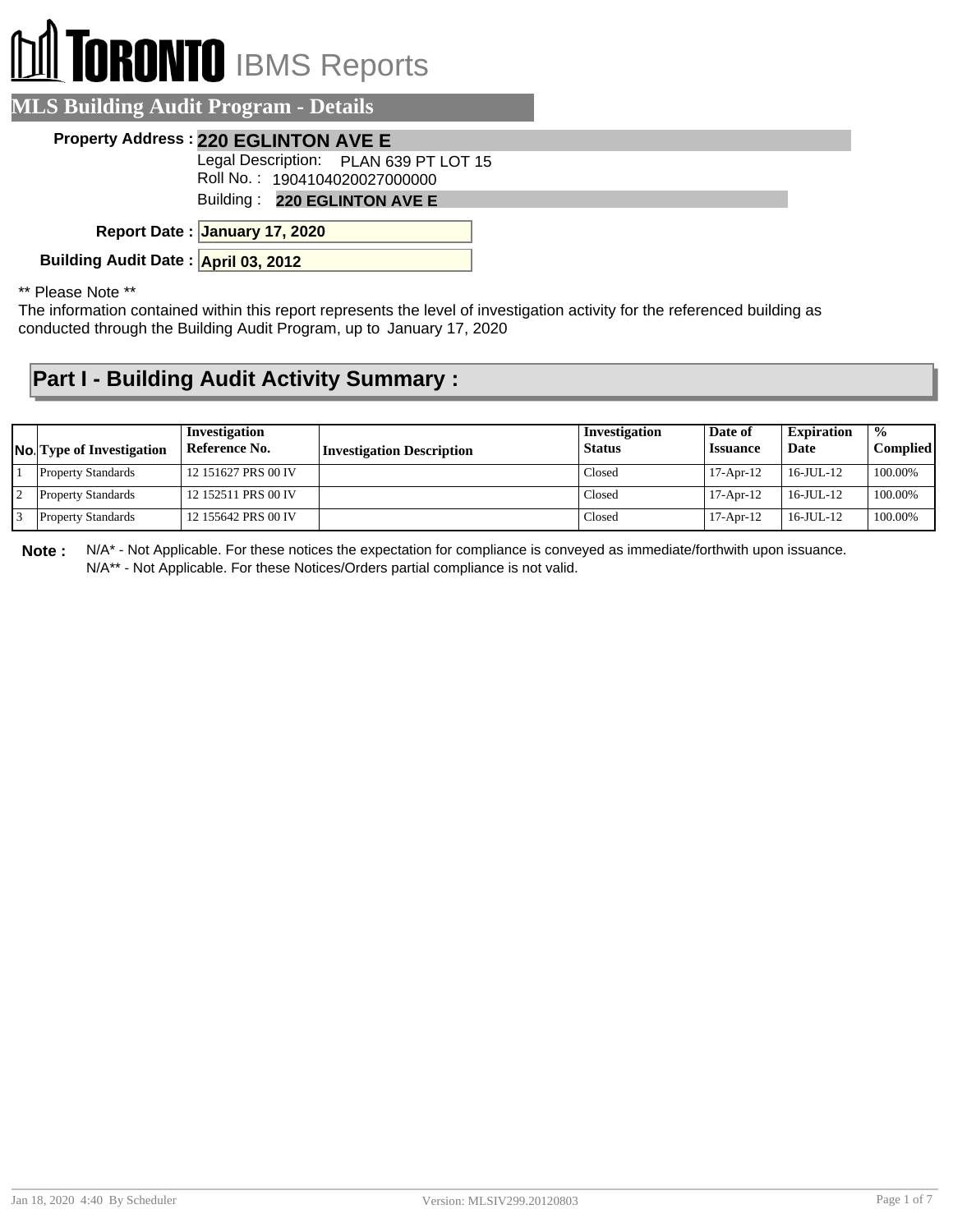## **Part II - Building Audit Details for Property Standards Orders :**

| 'Type of<br> No. Investigation | ∣Investiqation<br>Reference No. | <b>Investigation Description</b> | <b>Investigation Date of</b><br><b>Status</b> | <b>I</b> ssuance | <b>Expiration</b><br>∣Date | <b>Next Scheduled</b><br><b>Inspection Date</b> |
|--------------------------------|---------------------------------|----------------------------------|-----------------------------------------------|------------------|----------------------------|-------------------------------------------------|
| Property Standards             | 12 152511 PRS 00 IV             |                                  | Closed                                        | 17-Apr-12        | 16-JUL-12                  | 5-Jan-17                                        |

**No. of defects contained within the Order :**

**No. of defects that remain outstanding :**

|                | <b>Deficiency Details</b>                                                                                                                |                                 |               |  |  |  |  |
|----------------|------------------------------------------------------------------------------------------------------------------------------------------|---------------------------------|---------------|--|--|--|--|
| No.            | <b>Violation/Defect</b>                                                                                                                  | Location                        | <b>Status</b> |  |  |  |  |
|                | The parking or storage garage ceiling painted surface is not maintained in a state of good repair.                                       | <b>Underground Parking Area</b> | Closed        |  |  |  |  |
| $\overline{2}$ | The ceilings in the parking or storage garage are not maintained free of holes, breaks or cracks.                                        | Underground Parking Area        | Closed        |  |  |  |  |
| 3              | The electrical connections are not maintained in a safe and complete condition, namely : Missing<br>cover plates                         | Underground Parking Area        | Closed        |  |  |  |  |
| 4              | The parking or storage garage is used to keep junk or rubbish.                                                                           | Underground Parking Area        | Closed        |  |  |  |  |
| 5              | The columns in the parking or storage garage are not maintained free of holes, breaks or cracks.                                         | Underground Parking Area        | Closed        |  |  |  |  |
| 6              | Immediate action has not been taken to eliminate an unsafe condition, namely: Storage room<br>door coloured similar to safety exit door. | Underground Parking Area        | Closed        |  |  |  |  |
| 7              | The property is not maintained and/or kept clean in accordance with the standards, namely :<br>Garage storage room                       | Underground Parking Area        | Closed        |  |  |  |  |

| Type of<br>No. Investigation | ∣Investiqation<br>Reference No. | <b>Investigation Description</b> | <b>Investigation Date of</b><br><b>Status</b> | <b>Issuance</b> | <b>Expiration</b><br>∣Date | <b>Next Scheduled</b><br><b>Inspection Date</b> |
|------------------------------|---------------------------------|----------------------------------|-----------------------------------------------|-----------------|----------------------------|-------------------------------------------------|
| <b>Property Standards</b>    | 12 151627 PRS 00 IVI            |                                  | Closed                                        | 17-Apr-12       | '16-JUL-12                 | 1-Mar-17                                        |

**0**

**19**

**No. of defects contained within the Order :**

**No. of defects that remain outstanding :**

| <b>Deficiency Details</b> |                                                                                                                                                                         |          |               |  |  |  |
|---------------------------|-------------------------------------------------------------------------------------------------------------------------------------------------------------------------|----------|---------------|--|--|--|
| No.                       | <b>Violation/Defect</b>                                                                                                                                                 | Location | <b>Status</b> |  |  |  |
|                           | Height of the guard for the exit stairs are less than 1,070 millimetres around landings.                                                                                | Exterior | Closed        |  |  |  |
| 2                         | Guard with a minimum height of 1,070 millimetres has not been provided at a raised floor where<br>the difference in level is more than 600 millimetres.                 | Exterior | Closed        |  |  |  |
| 3                         | The guard is designed that a member, attachment or opening located between 140 millimetres<br>and 900 millimetres above the level being protected facilitates climbing. | Exterior | Closed        |  |  |  |
|                           | Required handrails on stairs or ramps are less than 865mm or more than 965mm high                                                                                       | Exterior | Closed        |  |  |  |
| 5                         | Required guard does not prevent the passage of a sphere having a diameter more than 100<br>millimetres.                                                                 | Exterior | Closed        |  |  |  |
| 6                         | Driveway(s) and/or similar areas not maintained.                                                                                                                        | Exterior | Closed        |  |  |  |
|                           | The guards and/or other appurtenant attachments and/or their supporting structural members are<br>not maintained in good repair, namely: Rusted memebrs                 | Exterior | Closed        |  |  |  |
| 8                         | The exterior walls and their components are not being maintained in good repairn amely: Spalling Exterior Of Building<br>bricks                                         |          | Closed        |  |  |  |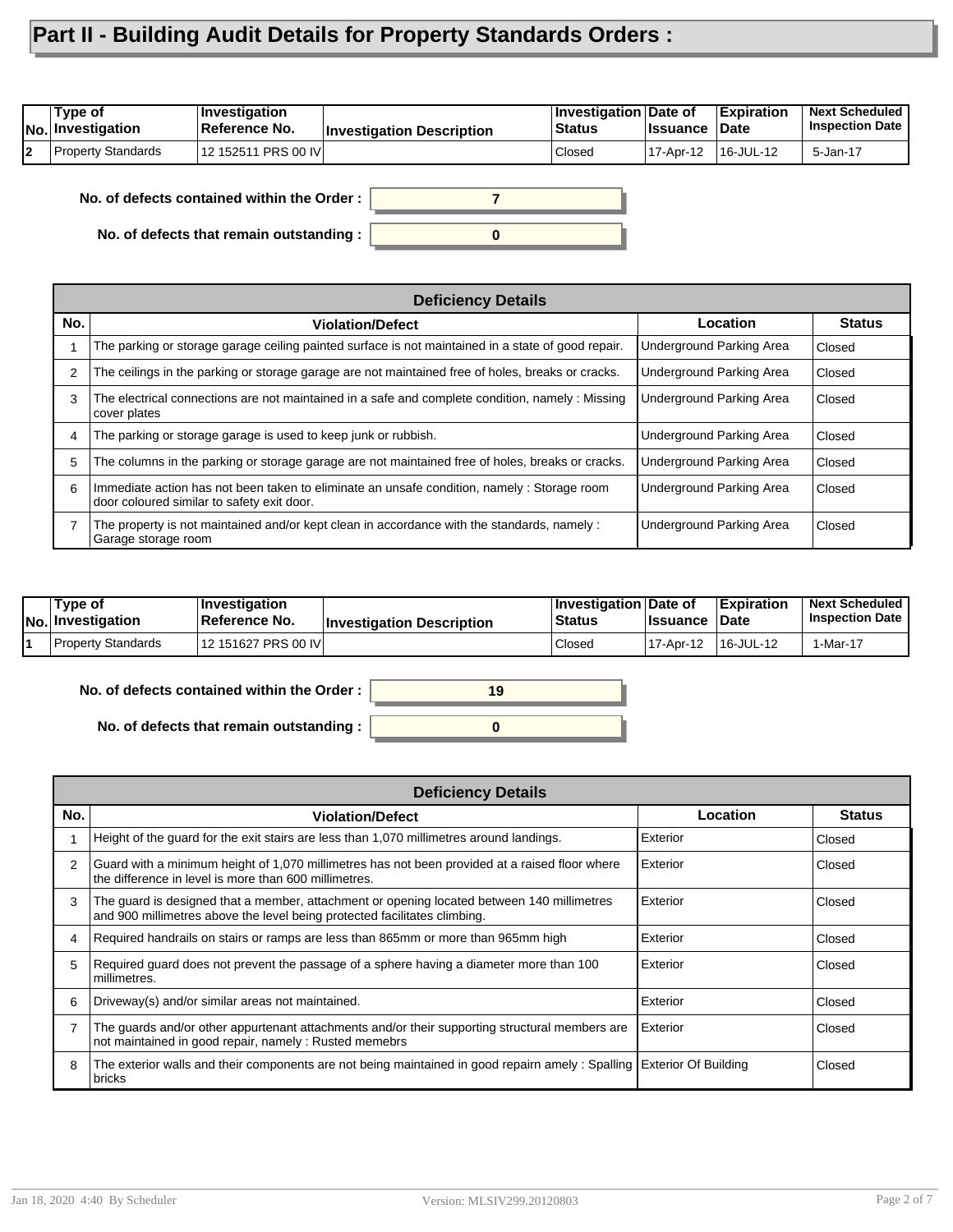| 9               | Immediate action has not been taken to eliminate an unsafe conditionNamely; the structural<br>integrity of the attachment of all satellite dishes affixed to the building, or the building components.<br>A report is required to be submitted to the Officer for evaluation and approval by a professional or<br>other certified person confirming that Satellite Dishes have been installed safely in an acceptable<br>manner, the report must address any remedial action that must be taken in order to maintain the<br>structural integrity of the attachment and that attachment of all satellite dishes affixed to the<br>building are done in a safe and secure manner.                                                                                     | <b>Exterior Of Building</b> | Closed |
|-----------------|---------------------------------------------------------------------------------------------------------------------------------------------------------------------------------------------------------------------------------------------------------------------------------------------------------------------------------------------------------------------------------------------------------------------------------------------------------------------------------------------------------------------------------------------------------------------------------------------------------------------------------------------------------------------------------------------------------------------------------------------------------------------|-----------------------------|--------|
| 10 <sup>1</sup> | The exterior surface of the building shall be maintained free of graffiti and/or painted slogans.                                                                                                                                                                                                                                                                                                                                                                                                                                                                                                                                                                                                                                                                   | <b>Exterior Of Building</b> | Closed |
| 11              | A window(s) which is capable of being opened, and is located in excess of two (2) metres from the Exterior Of Building<br>finished grade, is not equipped with safety devices which would prevent any opening greater than<br>one hundred (100) millimeters. A report is required to be submitted to the Officer for evaluation<br>and approval by a professional or other certified person confirming that acceptable safety devices<br>have been installed on all subject windows in an acceptable manner, and that the subject<br>windows are not capable of being opened in excess of one hundred (100) millimeters.                                                                                                                                            |                             | Closed |
| 12 <sup>2</sup> | Immediate action has not been taken to eliminate an unsafe condition. Where window air-<br>conditioner's installation prevents a safety device from being installed a report is required to be<br>submitted to the Officer for evaluation and approval by a professional or other certified person<br>confirming that acceptable to ensure that the installation of the air-conditioner is done safe and<br>securely; that there are no openings greater than one hundred (100) millimetres adjacent to the<br>air conditioning unit and that the electrical supply and distribution in the suite is capable of safely<br>operating the air conditioning unit. Also it must address any remedial action that must be taken in<br>order to maintain its safe manner. | <b>Exterior Of Building</b> | Closed |
| 13              | The walls in the parking or storage garage are not maintained free of holes, breaks or cracks.                                                                                                                                                                                                                                                                                                                                                                                                                                                                                                                                                                                                                                                                      | <b>Ground Floor</b>         | Closed |
| 14              | The parking or storage garage is used to keep junk or rubbish.                                                                                                                                                                                                                                                                                                                                                                                                                                                                                                                                                                                                                                                                                                      | <b>Ground Floor</b>         | Closed |
| 15              | The columns in the parking or storage garage are not maintained free of holes, breaks or cracks.                                                                                                                                                                                                                                                                                                                                                                                                                                                                                                                                                                                                                                                                    | <b>Ground Floor</b>         | Closed |
| 16              | The ceilings in the parking or storage garage are not maintained free of holes, breaks or cracks.                                                                                                                                                                                                                                                                                                                                                                                                                                                                                                                                                                                                                                                                   | <b>Ground Floor</b>         | Closed |
| 17              | The exterior surface has not been restored and/or resurfacedn where necessary, namely : Peeling Ramp<br>/ deteriorated paint                                                                                                                                                                                                                                                                                                                                                                                                                                                                                                                                                                                                                                        |                             | Closed |
| 18              | The exterior walls and their components are not being maintained in good repair, namely :<br>Cracked wall with broken concrete curb                                                                                                                                                                                                                                                                                                                                                                                                                                                                                                                                                                                                                                 | Ramp                        | Closed |
| 19              | Ceiling not maintained free of holes, cracks, damaged and deteriorated materials.                                                                                                                                                                                                                                                                                                                                                                                                                                                                                                                                                                                                                                                                                   | Ramp                        | Closed |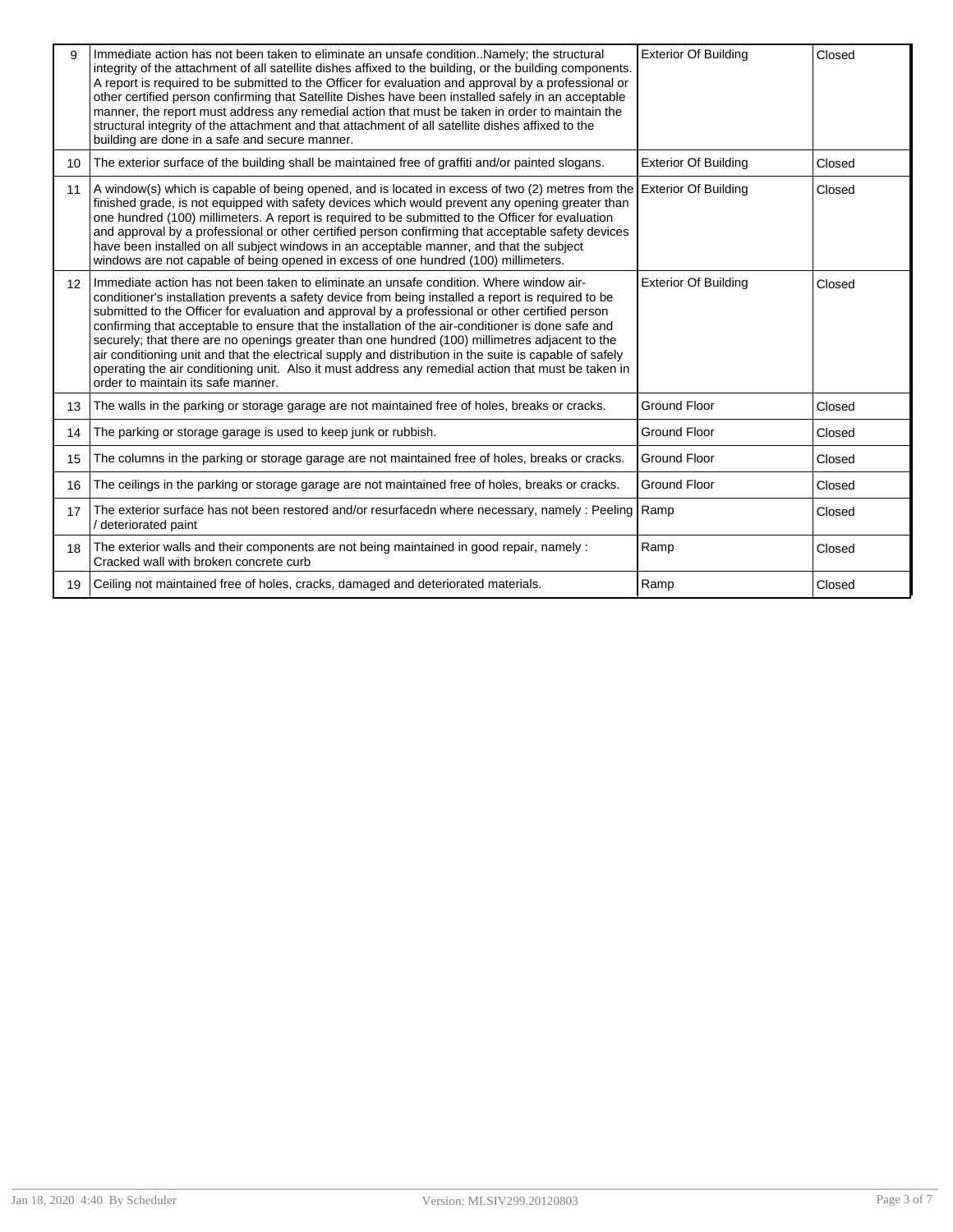| Type of<br> No. Investigation | <b>∣Investigation</b><br><b>Reference No.</b> | <b>Investigation Description</b> | <b>∣Investigation Date of</b><br><b>Status</b> | Issuance    | <b>Expiration</b><br>∣Date | <b>Next Scheduled</b><br><b>Inspection Date I</b> |
|-------------------------------|-----------------------------------------------|----------------------------------|------------------------------------------------|-------------|----------------------------|---------------------------------------------------|
| Property Standards            | 12 155642 PRS 00 IVI                          |                                  | Closed                                         | ' 17-Apr-12 | 16-JUL-12                  | $I$ -Mar-17                                       |

**No. of defects contained within the Order :**

**No. of defects that remain outstanding :**

**0**

**65**

|     | <b>Deficiency Details</b>                                                                                                                                                                                                                    |                    |               |  |  |  |  |  |
|-----|----------------------------------------------------------------------------------------------------------------------------------------------------------------------------------------------------------------------------------------------|--------------------|---------------|--|--|--|--|--|
| No. | <b>Violation/Defect</b>                                                                                                                                                                                                                      | Location           | <b>Status</b> |  |  |  |  |  |
|     | Elevator part(s) and appendages are not maintained in good repair and operational. Namely:<br>(lighting fixtures, lamps, elevator buttons, floor indicators and ventilation fans) Namely elevator<br>control not secured to wall in Hallway. | 10th Floor         | Closed        |  |  |  |  |  |
| 2   | Floor and/or floor covering not kept free from holes, stains, rubbish and debris. Namely clean and<br>clear.                                                                                                                                 | Boiler Room        | Closed        |  |  |  |  |  |
| 3   | Required guard does not prevent the passage of a spherical object having a diameter more than<br>100 millimetres                                                                                                                             | <b>Boiler Room</b> | Closed        |  |  |  |  |  |
| 4   | The stairs and/or other appurtenant attachments and/or their supporting structural members are<br>not maintained in a safe condition.                                                                                                        | <b>Boiler Room</b> | Closed        |  |  |  |  |  |
| 5   | Height of the guard for the exit stairs are less than 1,070 millimetres around landings.                                                                                                                                                     | <b>Boiler Room</b> | Closed        |  |  |  |  |  |
| 6   | Wall(s) not maintained free of holes, cracks, damaged and deteriorated materials.                                                                                                                                                            | Elevator           | Closed        |  |  |  |  |  |
| 7   | Floor and/or floor covering not kept free from holes, stains, rubbish and debris. Namely clean and<br>clear.                                                                                                                                 | <b>I</b> Elevator  | Closed        |  |  |  |  |  |
| 8   | Previously finished surface(s) in the public area of the property is not maintained in good repair.<br>Namely missing cement on beams.                                                                                                       | Elevator           | Closed        |  |  |  |  |  |
| 9   | The electrical connections are not maintained in a safe and complete condition.                                                                                                                                                              | Elevator           | Closed        |  |  |  |  |  |
| 10  | The protective/decorative finish on the exterior surfaces is not being maintained in good repair.<br>Namely repair stone wall.                                                                                                               | Exterior           | Closed        |  |  |  |  |  |
| 11  | Height of the guard for the exit stairs are less than 1,070 millimetres around landings.                                                                                                                                                     | Garage             | Closed        |  |  |  |  |  |
| 12  | Required handrails on stairs or ramps are less than 865mm or more than 965mm high                                                                                                                                                            | Garage             | Closed        |  |  |  |  |  |
| 13  | Lighting in a laundry room is provided at less than 200 lux.                                                                                                                                                                                 | Laundry Room       | Closed        |  |  |  |  |  |
| 14  | Ceiling not maintained free of holes, cracks, damaged and deteriorated materials.                                                                                                                                                            | Laundry Room       | Closed        |  |  |  |  |  |
| 15  | Wall(s) not maintained free of holes, cracks, damaged and deteriorated materials.                                                                                                                                                            | Laundry Room       | Closed        |  |  |  |  |  |
| 16  | Floor and/or floor covering not kept free from holes, stains, rubbish and debris. Namely clean and<br>clear.                                                                                                                                 | Meter Room         | Closed        |  |  |  |  |  |
| 17  | Previously finished surface in the public area of the property is not maintained in good repair.<br>Namely peeling paint.                                                                                                                    | Meter Room         | Closed        |  |  |  |  |  |
| 18  | Floor and/or floor covering not kept free from holes, stains, rubbish and debris.                                                                                                                                                            | Office             | Closed        |  |  |  |  |  |
| 19  | Floor and/or floor covering not kept free from holes, stains, rubbish and debris. Namely clean and<br>clear.                                                                                                                                 | <b>Office</b>      | Closed        |  |  |  |  |  |
| 20  | Ceiling not maintained free of holes, cracks, damaged and deteriorated materials.                                                                                                                                                            | Office             | Closed        |  |  |  |  |  |
| 21  | Required guard does not prevent the passage of a spherical object having a diameter more than<br>100 millimetres                                                                                                                             | Roof Of Building   | Closed        |  |  |  |  |  |
| 22  | Interior door(s), frames(s), glass pane(s), and/or hardware not maintained in good repair. Namely<br>missing door hardware.                                                                                                                  | Roof Of Building   | Closed        |  |  |  |  |  |
| 23  | Height of the guard for the exit stairs are less than 1,070 millimetres around landings.                                                                                                                                                     | Roof Of Building   | Closed        |  |  |  |  |  |
| 24  | Floor and/or floor covering not kept free from holes, stains, rubbish and debris. Namely clean and<br>clear.                                                                                                                                 | Roof Of Building   | Closed        |  |  |  |  |  |
| 25  | Ceiling not maintained free of holes, cracks, damaged and deteriorated materials.                                                                                                                                                            | Room               | Closed        |  |  |  |  |  |
| 26  | Ceiling not maintained free of holes, cracks, damaged and deteriorated materials. Namely<br>exposed rebar in ceiling.                                                                                                                        | Room               | Closed        |  |  |  |  |  |
| 27  | Lighting in a storage room is provided at less than 50 lux.                                                                                                                                                                                  | Room               | Closed        |  |  |  |  |  |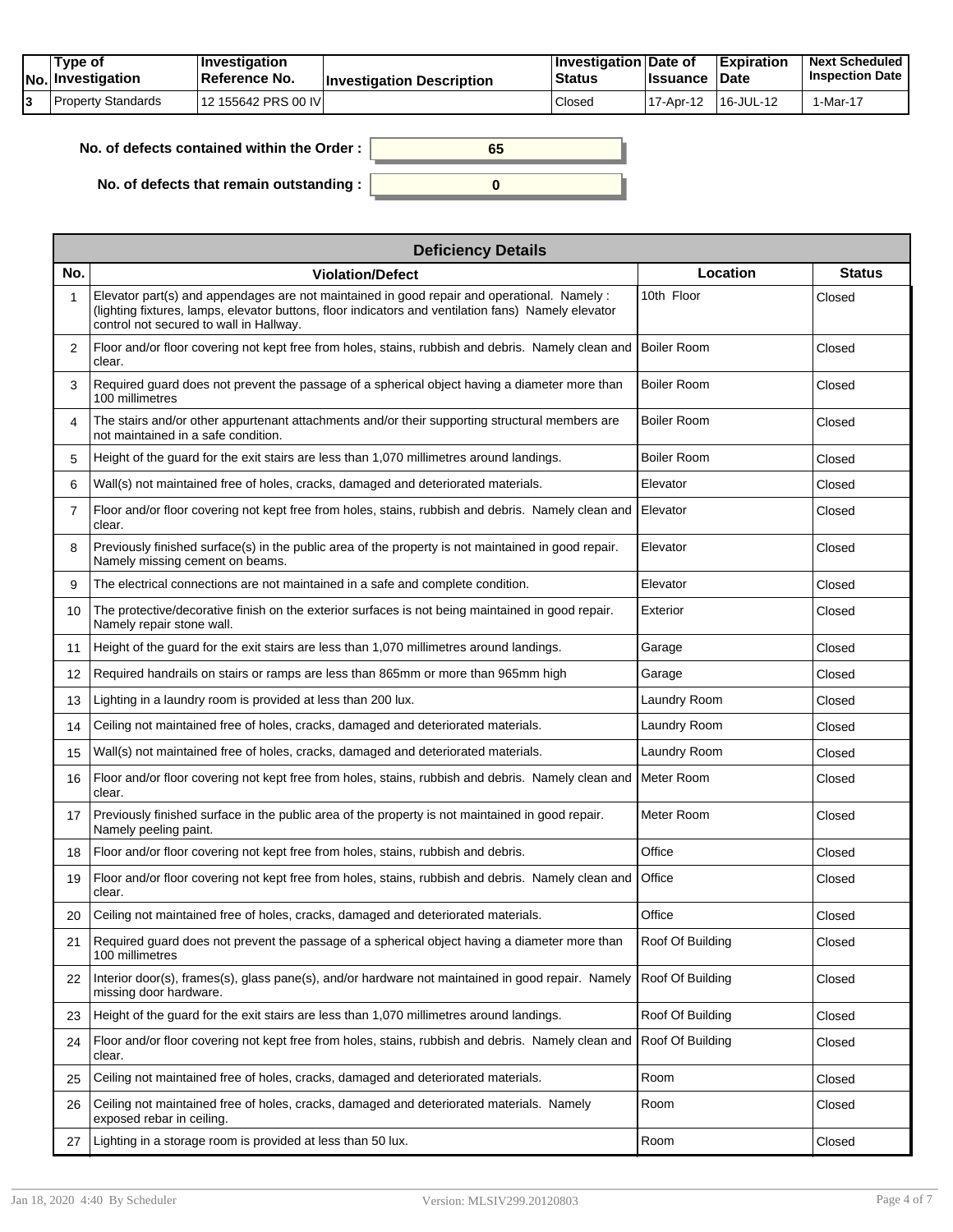| 28 | Floor and/or floor covering not kept free from holes, stains, rubbish and debris. Namely clean and<br>clear.                                                                                                                       | Room                       | Closed |
|----|------------------------------------------------------------------------------------------------------------------------------------------------------------------------------------------------------------------------------------|----------------------------|--------|
| 29 | Interior lighting fixtures or lamps have not been installed.                                                                                                                                                                       | Room                       | Closed |
| 30 | Floor and/or floor covering not kept free from holes, stains, rubbish and debris. Namely clean and<br>clear.                                                                                                                       | Room                       | Closed |
| 31 | Floor and/or floor covering not kept free from holes, stains, rubbish and debris. Namely clean and<br>clear.                                                                                                                       | Room                       | Closed |
| 32 | The electrical switches are not maintained in a safe and complete condition. Namely missing<br>switch plate.                                                                                                                       | Room                       | Closed |
| 33 | Ceiling(s) constructed for the purpose of separation is not maintained in a good state of repair.<br>Namely active leak.                                                                                                           | Room                       | Closed |
| 34 | Required guard does not prevent the passage of a spherical object having a diameter more than<br>100 millimetres                                                                                                                   | <b>Throughout Building</b> | Closed |
| 35 | Required guard does not prevent the passage of a spherical object having a diameter more than<br>100 millimetres                                                                                                                   | <b>Throughout Building</b> | Closed |
| 36 | Height of the guard for the exit stairs are less than 920 millimetres measured vertically to the top<br>of the guard from a line drawn through the outside edges of the stair nosings.                                             | <b>Throughout Building</b> | Closed |
| 37 | Height of the quard for the exit stairs are less than 920 millimetres measured vertically to the top<br>of the guard from a line drawn through the outside edges of the stair nosings.                                             | <b>Throughout Building</b> | Closed |
| 38 | Height of the guard for the exit stairs are less than 1,070 millimetres around landings.                                                                                                                                           | <b>Throughout Building</b> | Closed |
| 39 | Height of the quard for the exit stairs are less than 1,070 millimetres around landings.                                                                                                                                           | <b>Throughout Building</b> | Closed |
| 40 | Required handrails on stairs or ramps are less than 865mm or more than 965mm high                                                                                                                                                  | <b>Throughout Building</b> | Closed |
| 41 | Required handrails on stairs or ramps are less than 865mm or more than 965mm high                                                                                                                                                  | <b>Throughout Building</b> | Closed |
| 42 | Interior lighting fixtures or lamps have not been installed. Namely all burnt out light bulbs.                                                                                                                                     | <b>Throughout Building</b> | Closed |
| 43 | Exit, public corridor or corridor is not equipped to provide illumination to an average level of not<br>less than 50 lux at floor or tread level.                                                                                  | <b>Throughout Building</b> | Closed |
| 44 | Lighting in a service room is provided at less than 200 lux.                                                                                                                                                                       | <b>Throughout Building</b> | Closed |
| 45 | Lighting in a service stairway is provided at less than 50 lux.                                                                                                                                                                    | <b>Throughout Building</b> | Closed |
| 46 | Lighting in a service stairway is provided at less than 50 lux.                                                                                                                                                                    | <b>Throughout Building</b> | Closed |
| 47 | Ceiling not maintained free of holes, cracks, damaged and deteriorated materials. Namely<br>missing drywall on ceilings.                                                                                                           | <b>Throughout Building</b> | Closed |
| 48 | Previously finished surface(s) in the public area of the property are not renewed or refinished.<br>when necessary, to maintain a similar appearance. Namely paint All doors where required<br>including unit and stairwell doors. | <b>Throughout Building</b> | Closed |
| 49 | Floor(s) and/or floor covering(s) not maintained free from trip or other hazardous condition.<br>Namely dwelling unit door mats.                                                                                                   | <b>Throughout Building</b> | Closed |
| 50 | Floor and/or floor covering not kept free from holes, stains, rubbish and debris. Namely clean and<br>clear.                                                                                                                       | <b>Throughout Building</b> | Closed |
| 51 | Floor and/or floor covering not kept free from holes, stains, rubbish and debris. Namely clean<br>carpets.                                                                                                                         | <b>Throughout Building</b> | Closed |
| 52 | Floor and/or floor covering not kept free from holes, stains, rubbish and debris.                                                                                                                                                  | <b>Throughout Building</b> | Closed |
| 53 | Garbage chute system originally installed in the multiple-dwelling is not maintained operative.                                                                                                                                    | <b>Throughout Building</b> | Closed |
| 54 | The ventilation system or unit is not kept in good repair and maintained in good working condition<br>at all times.                                                                                                                | <b>Throughout Building</b> | Closed |
| 55 | The ventilation system or unit is not regularly cleaned.                                                                                                                                                                           | <b>Throughout Building</b> | Closed |
| 56 | Previously finished wall(s) in the public area of the property are not renewed or refinished, when<br>necessary, to maintain a similar appearance.                                                                                 | Throughout Building        | Closed |
| 57 | Previously finished wall(s) in the public area of the property are not renewed or refinished, when<br>necessary, to maintain a similar appearance. Namely plaster and paint.                                                       | <b>Throughout Building</b> | Closed |
| 58 | Ceiling not maintained free of holes, cracks, damaged and deteriorated materials. Namely<br>missing and stained ceiling tiles.                                                                                                     | Washroom                   | Closed |
| 59 | Wall(s) not maintained free of holes, cracks, damaged and deteriorated materials.                                                                                                                                                  | Washroom                   | Closed |
| 60 | The ventilation system or unit is not kept in good repair and maintained in good working condition<br>at all times. Namely missing vent cover.                                                                                     | Washroom                   | Closed |
| 61 | Floor and/or floor covering not kept free from holes, stains, rubbish and debris. Namely clean<br>and clear.                                                                                                                       | Washroom                   | Closed |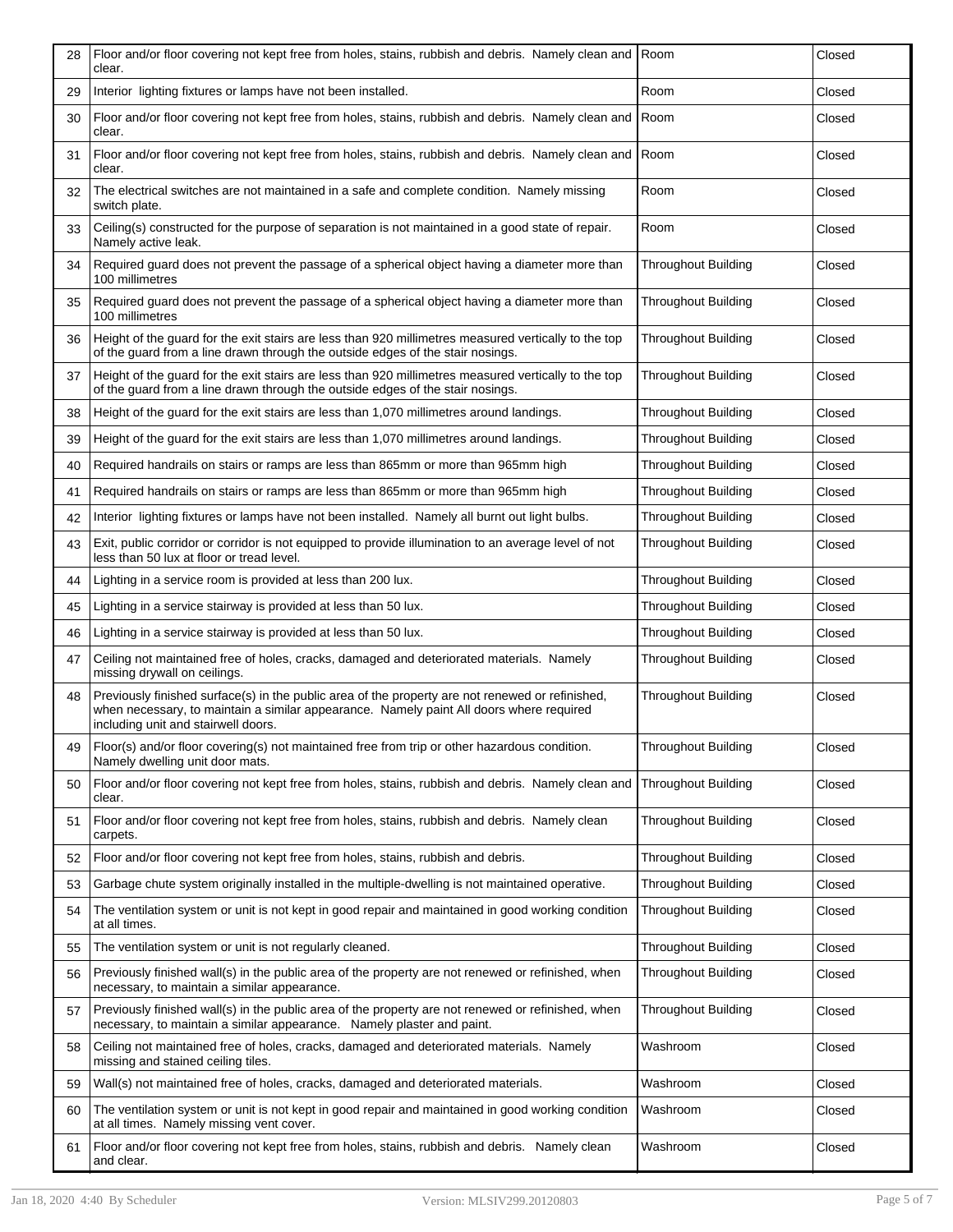| 62 | The electrical connections are not maintained in a safe and complete condition. Namely loose<br>wires.                         | <b>Washroom</b>  | Closed |
|----|--------------------------------------------------------------------------------------------------------------------------------|------------------|--------|
| 63 | Floor and/or floor covering not kept free from holes, stains, rubbish and debris. Namely clean and Work Shop<br>clear.         |                  | Closed |
| 64 | Ceiling not maintained free of holes, cracks, damaged and deteriorated materials. Namely<br>missing and stained ceiling tiles. | Work Shop        | Closed |
| 65 | Wall(s) not maintained free of holes, cracks, damaged and deteriorated materials.                                              | <b>Work Shop</b> | Closed |